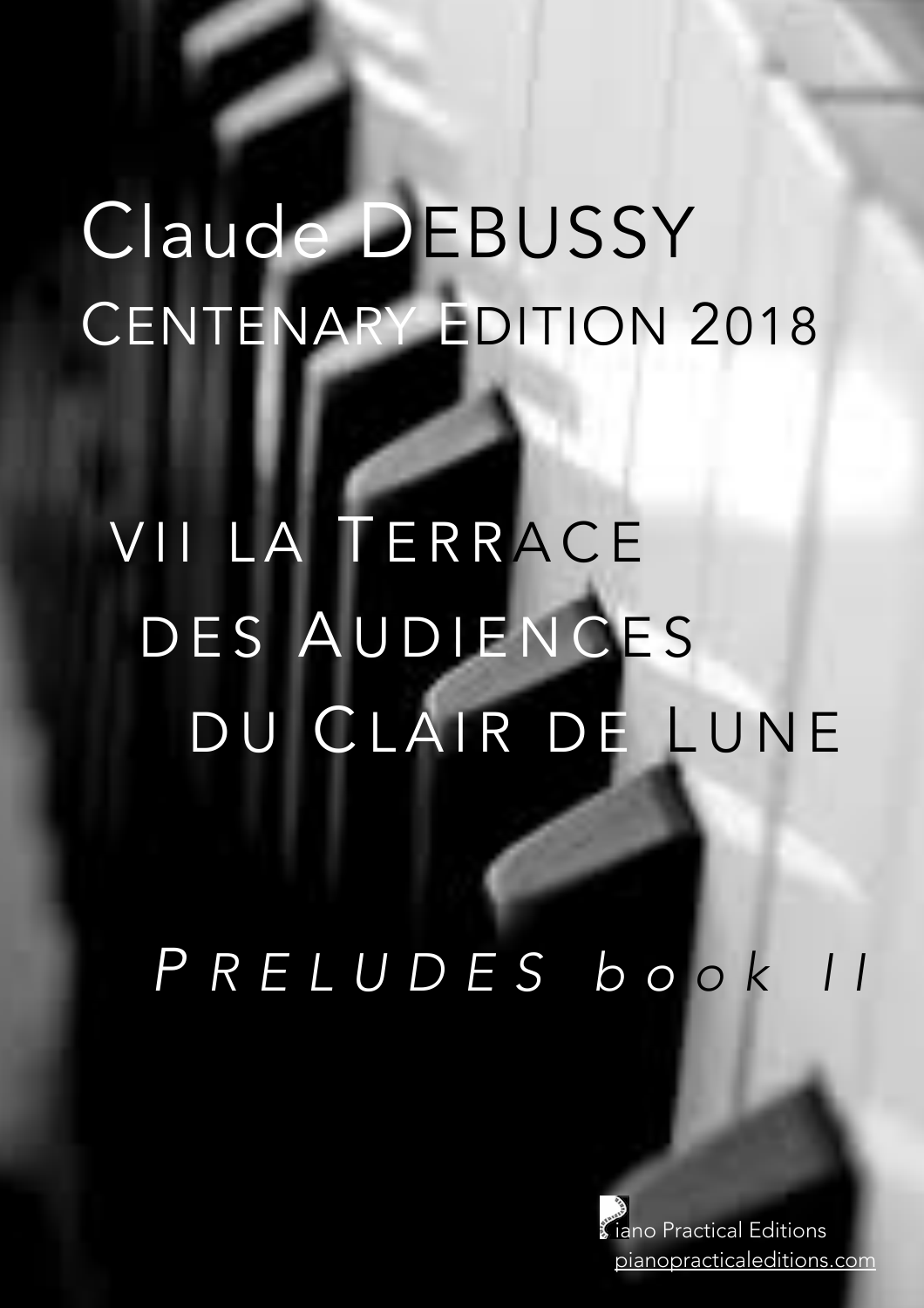ano Practical Editions

Musical Health Warning : please be aware that these editions are definitely not urtext and should be consulted together with a traditional version. They have been devised purely to help solve musical and technical problems at the piano.

> Please send comments and error reports to Ray Alston: contact@pianopracticaleditions.com

### Claude DEBUSSY 1862 - 1918 VII LA TERRACE DES AUDIENCES DU CLAIR DE LUNE PRELUDES BOOK II

"I believe more and more that music in its essence is not a thing that can be poured into a precise and traditional mould. It is made of colours and rhythmical beats. Music is a mysterious mathematical process whose elements partake of infinity, capturing mysterious relations between nature and the imagination". — Claude Debussy

instrument; through an extensive affinity with the sustaining pedal they each created a personal language conceived to communicate their work with the greatest authenticity.

This rather obscure title (the Hall of Public Audience by moonlight) was discovered quite by chance in 1912 when the composer was

The strong influence of French piano music is surely identified with Chopin and Debussy who share a unique position as masters of an exceptional



*La Terrasse des Audiences* — *Diwan-e-Aam*  the Hall of Public Audience \*\*

reading an article by René Puaux in *Le Temps*. This is a lively account of a visit the writer made to the abandoned city of Amber, near Jaipur. Debussy was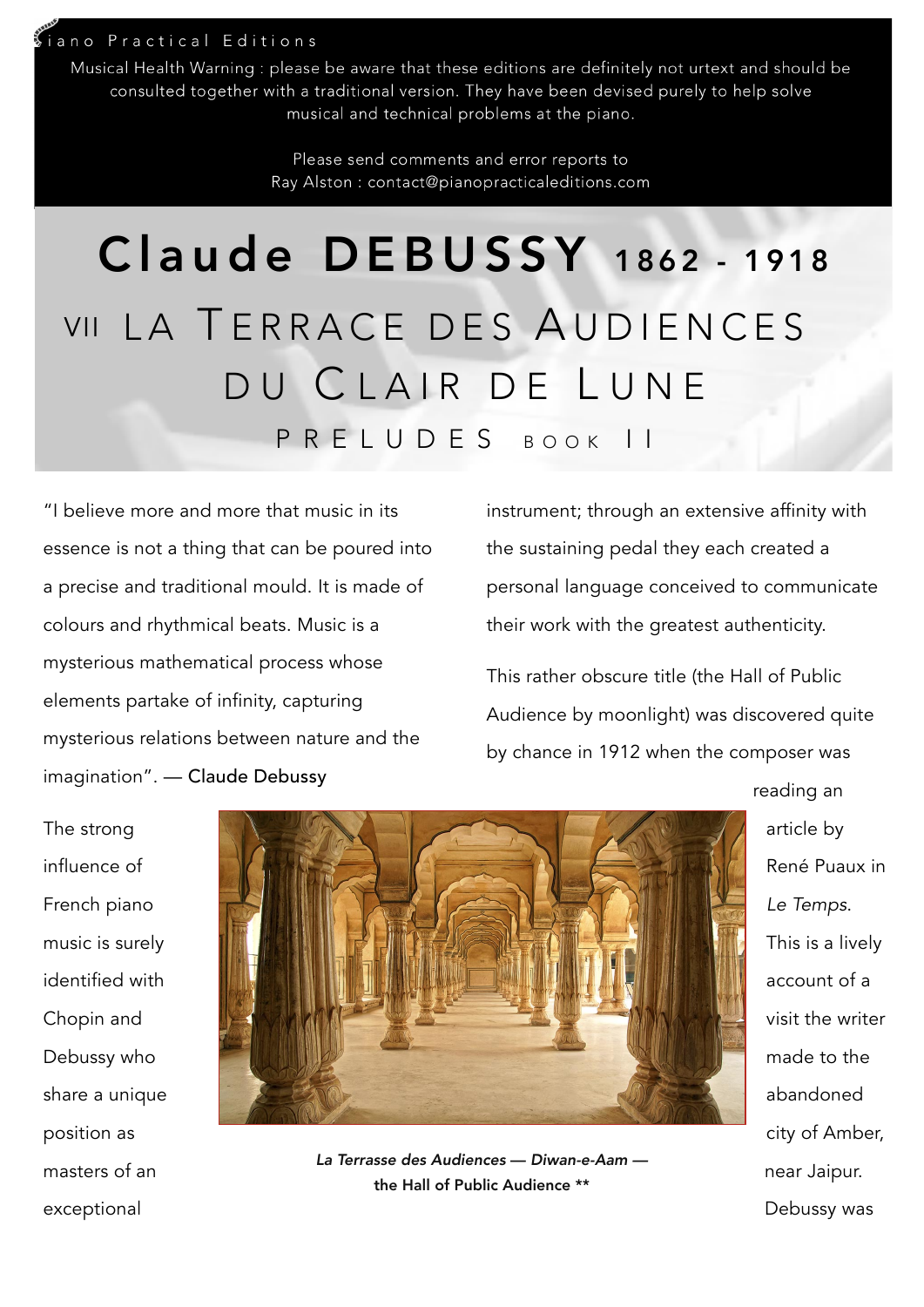clearly stimulated by poetic descriptions of deserted palaces and a completely uninhabited city only recently crowded with chariots, elephants, ostlers and mahouts.

Stephen Walsh\*\*\* makes the point that the music might be regarded as a response to the activity of the imagination in the face of the beautiful but inexplicable relics of history. At first the eye sees and the ear hears only debris, musical fragments, then gradually some kind of picture materialises with a distinct shape, yet no clear connection with the fragments that preceded it. The visitor turns away moved by what he has seen, but still in truth mystified as to what precisely it was.

Moments of exaltation evoke a distant land, shrouded in legend, saturated with exotic overtones — a subtly elusive and ethereal scene requiring great sensitivity.

During the course of this centenary year *Piano Practical Editions* has become a creative and critical working publication; in addition to a few suggestions of fingering, sostenuto pedal and hand disposition, you will find significant modifications to the general layout.

Here is an apt quotation by the composer : "Absence of fingering is an excellent exercise, negating musicians' perverse desire to completely dismiss the composer's (and editor's), and thereby vindicating words of eternal wisdom: 'If you want something done well, do it yourself'. Let us seek our own fingering!"

In my original introduction to this prelude I wrote that although the music depicts little majesty nor festivity, and even less pomp, the article in question gave an account of the Delhi Durbar\* following the coronation of King George V as Emperor of India. Mr. Walsh correctly concludes that the work has nothing to do with the Durbar.

\*A public ceremonial reception held by a ruler in India. The Delhi Durbar, held in December 1911, officially crowned the newly enthroned George V and Queen Mary; attired in their Coronation robes, the emperor and empress appeared in an unprecedented event of prestige and pageantry.

\*\*Amber Fort, Jaipur — important state assemblies were held here in the 17th and 18th centuries. The abundant stone pillars turn this space into an optical illusion. Beneath these intricately-designed arches, Kings used to meet with citizens seeking help.

\*\*\*A quotation from "Debussy… A Painter in Sound" by Stephen Walsh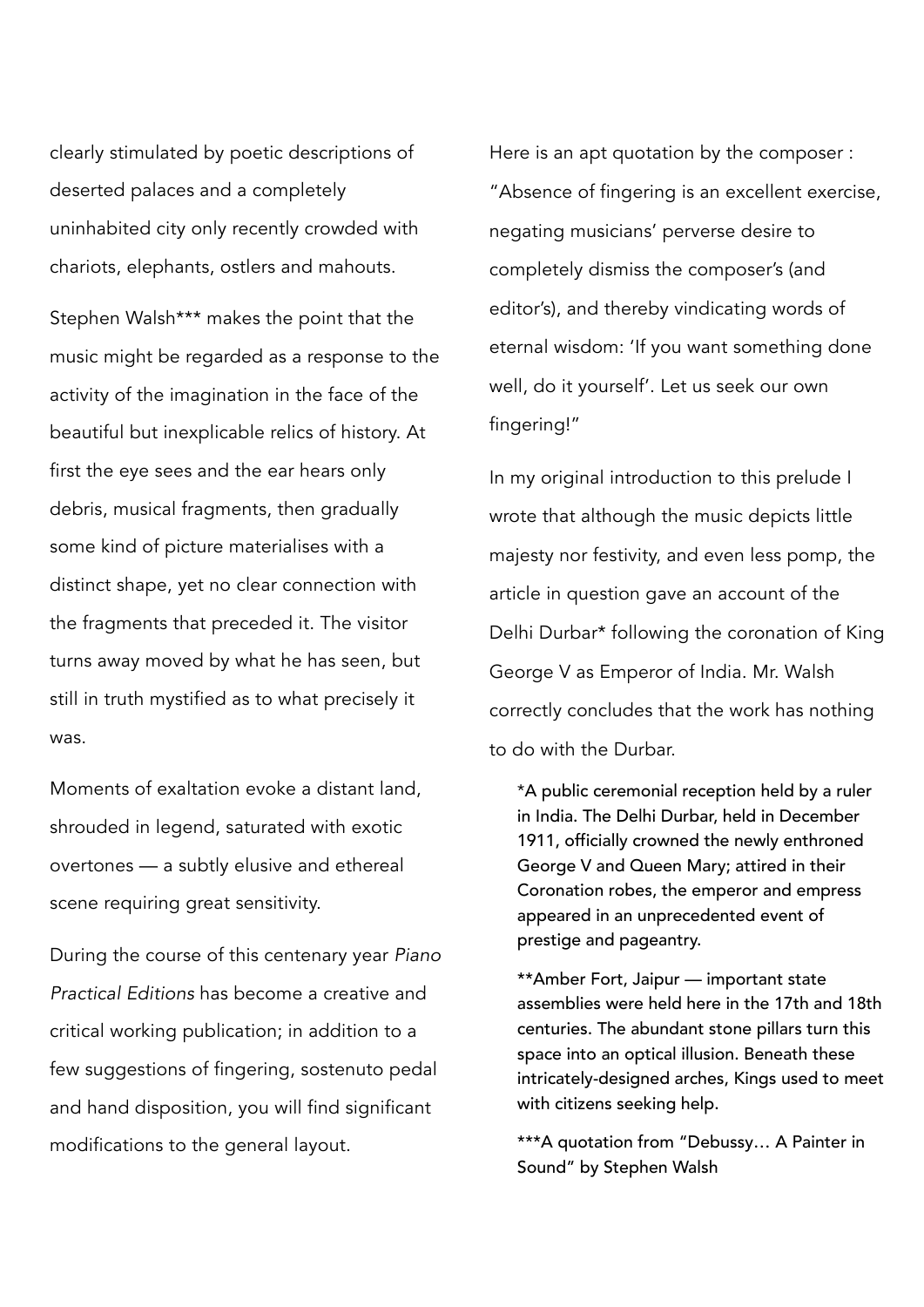



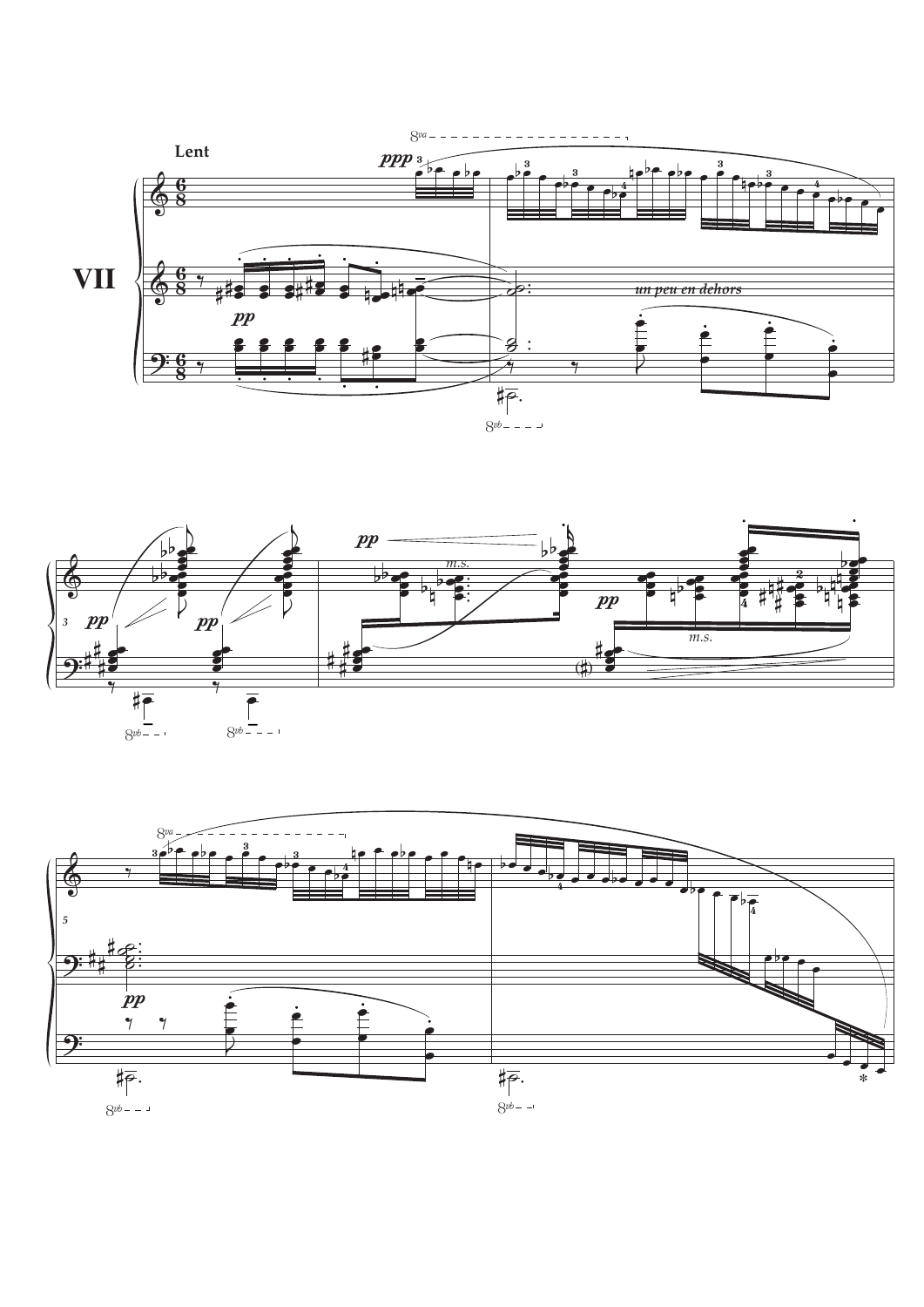







 $\overline{2}$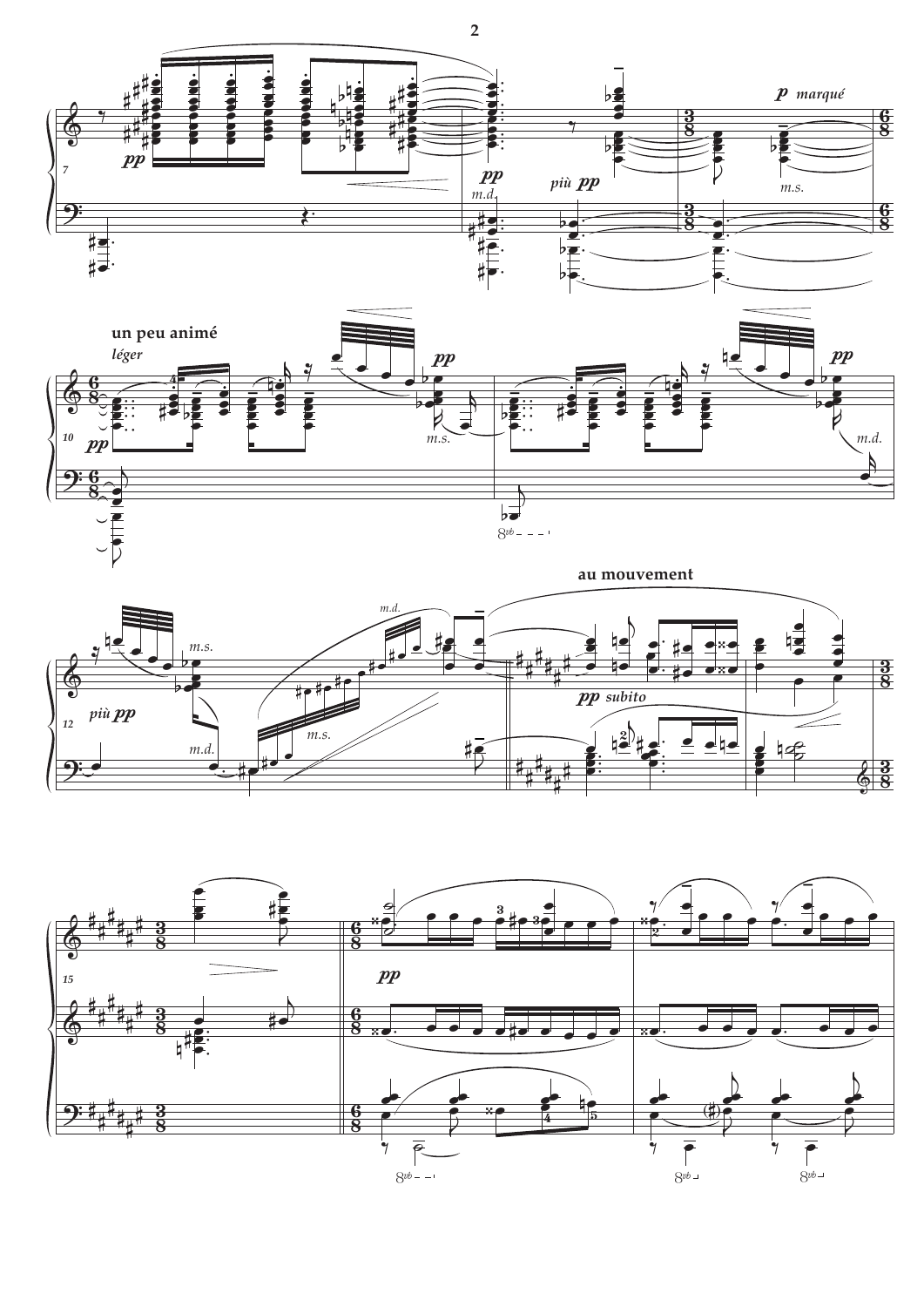



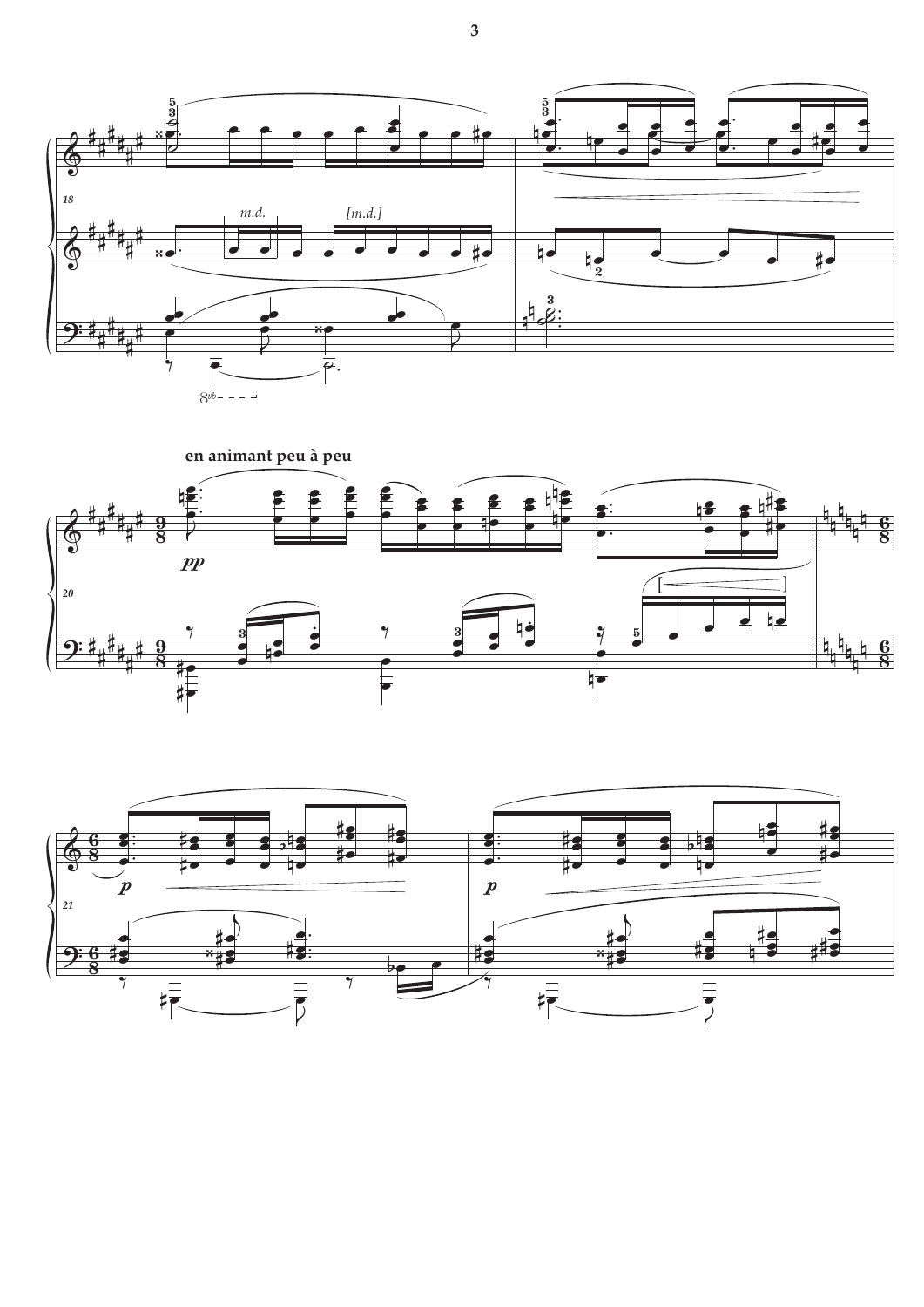

**mouvement du début**





**4**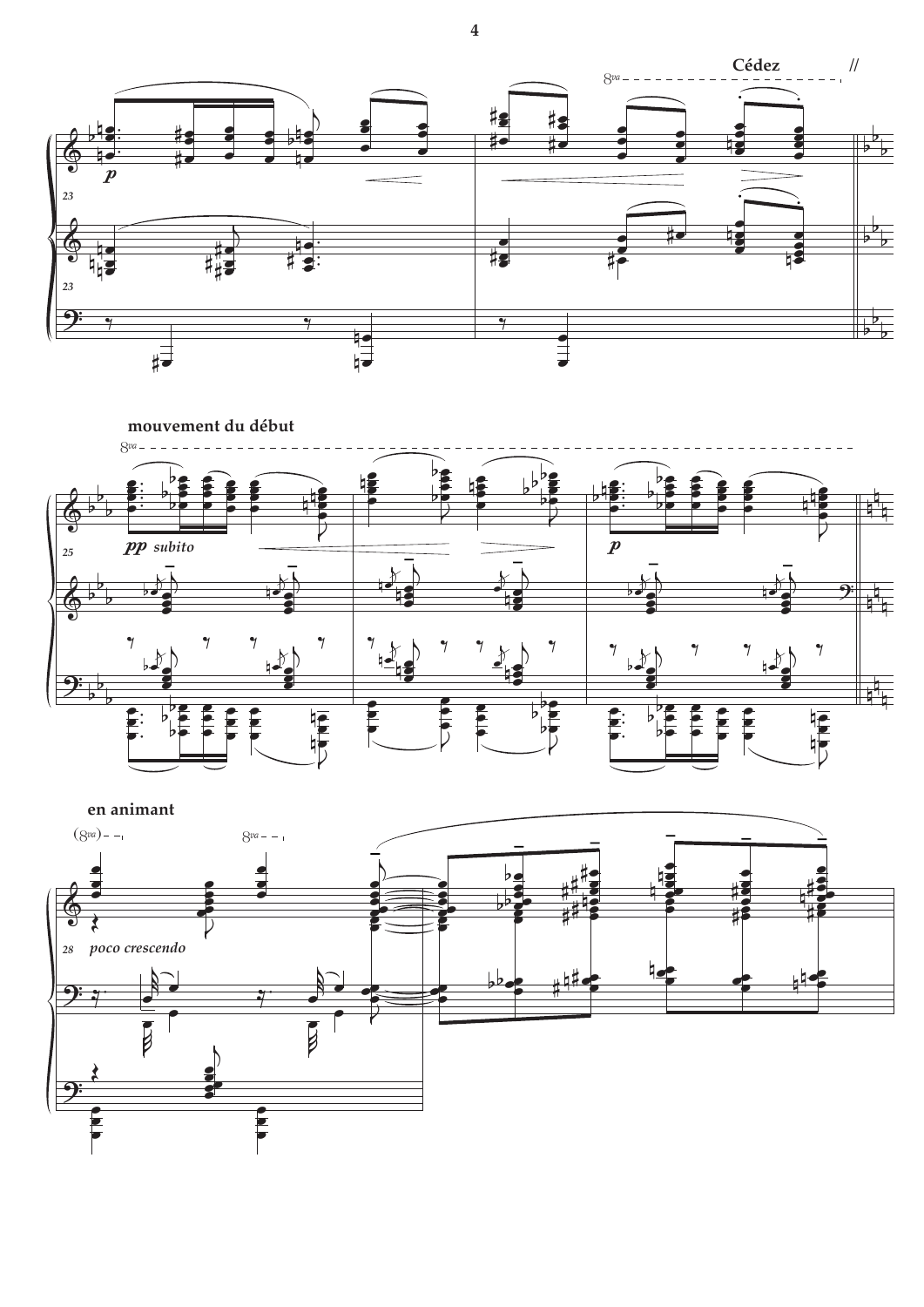





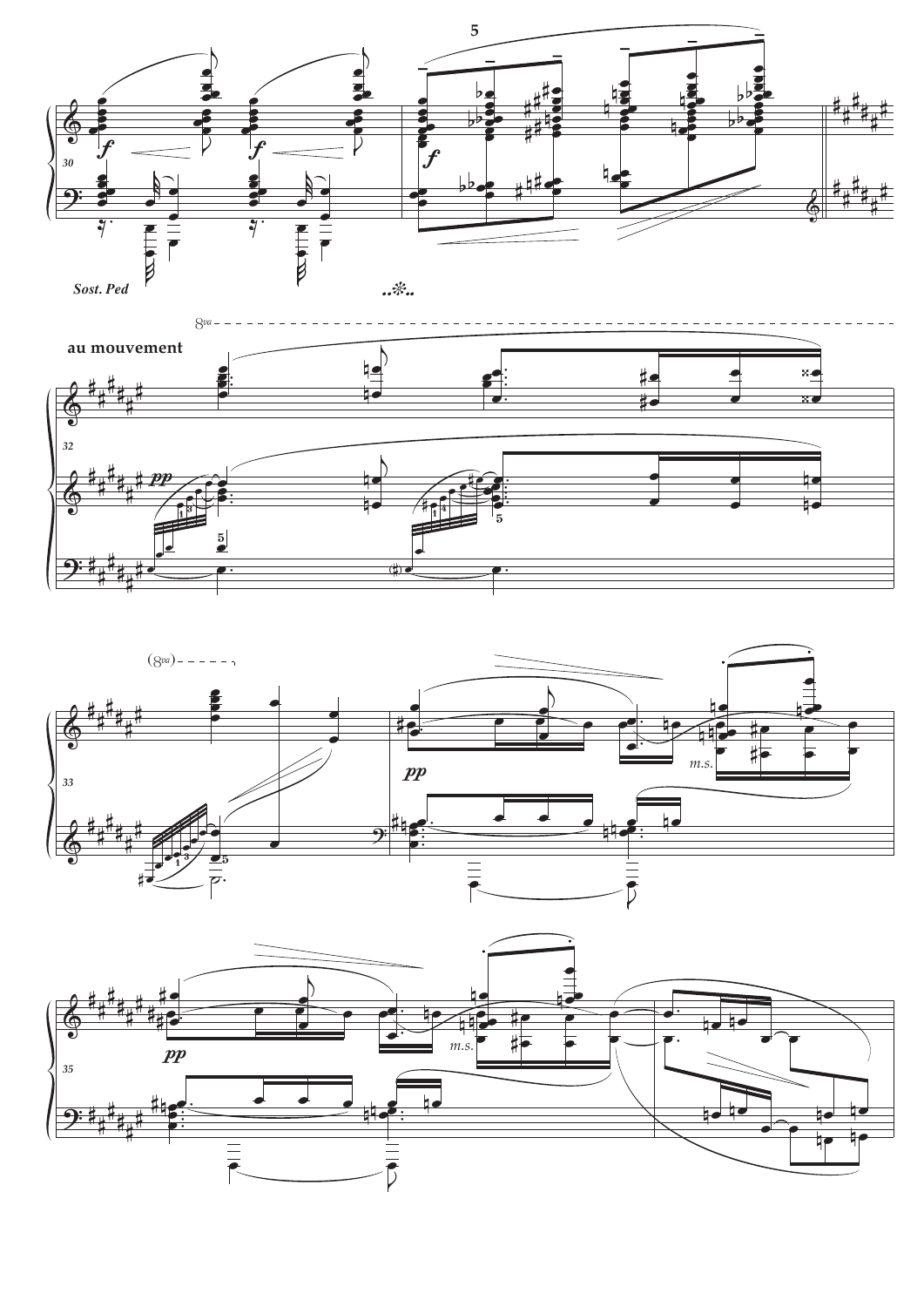







(... La terrasse des audiences du clair de lune )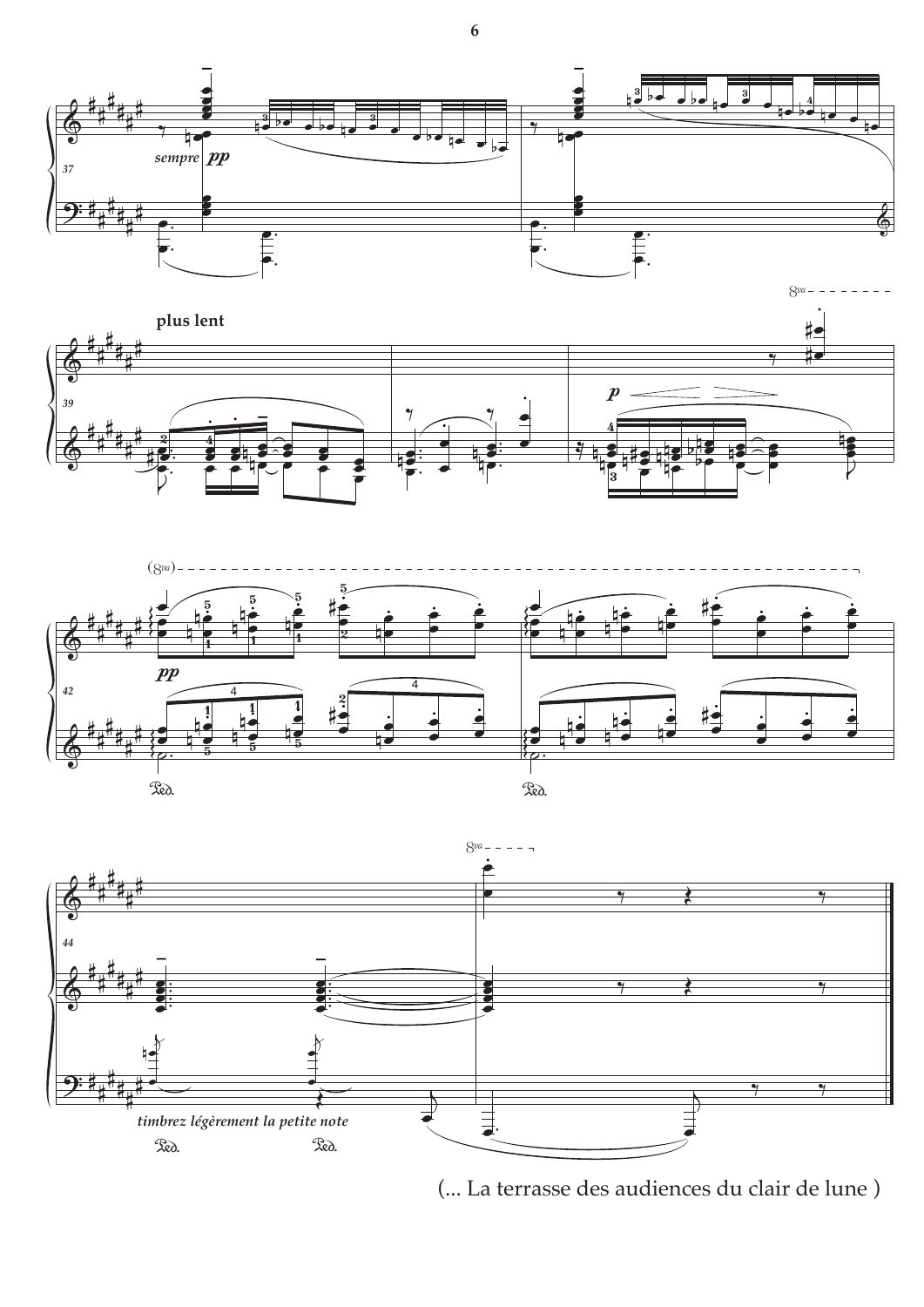#### iano Practical Editions

Musical Health Warning : please be aware that these editions are definitely not urtext and should be consulted together with a traditional version. They have been devised purely to help solve musical and technical problems at the piano.

> Please send comments and error reports to Ray Alston: contact@pianopracticaleditions.com

### Appendix

Comments, afterthoughts & French vocabulary

#### Duration: 4'40

- In the first book of Preludes, the composer indicated some metronome speeds in brackets, and once wrote: *"as a rose which might only last for one morning, a metronome speed might only work for one bar."* Might this explain why there are no metronome speeds in the second book?
- There is a tendency to perform *La Terrace* too slowly, feeling six quaver beats. The section from 39 to the end should be even slower, so it is sensible to keep something in reserve. Dotted crotchet beats will save the work from inevitable dragging.
- **1-12** presented with a blank key signature (original in  $F#$  major)
- 6 According to the new Durand Edition, Ft from the composer's personal copy. The autograph gives F # .
- 21-24 presented with a blank key signature
- 29 sostenuto pedal editorial suggestion
- 42-44 editorial pedal indications

| un peu en dehors a little in relief |                                     |
|-------------------------------------|-------------------------------------|
| marqué                              | marked                              |
| un peu animé                        | a little animated                   |
| au mouvement                        | a tempo                             |
| léger                               | light                               |
| en animant peu à peu                | animating gradually                 |
| cédez                               | held back                           |
| mouvement du début                  | tempo primo                         |
| plus lent                           | slower                              |
| timbrez légèrement la petite note   | lightly accentuate the acciaccatura |
|                                     |                                     |